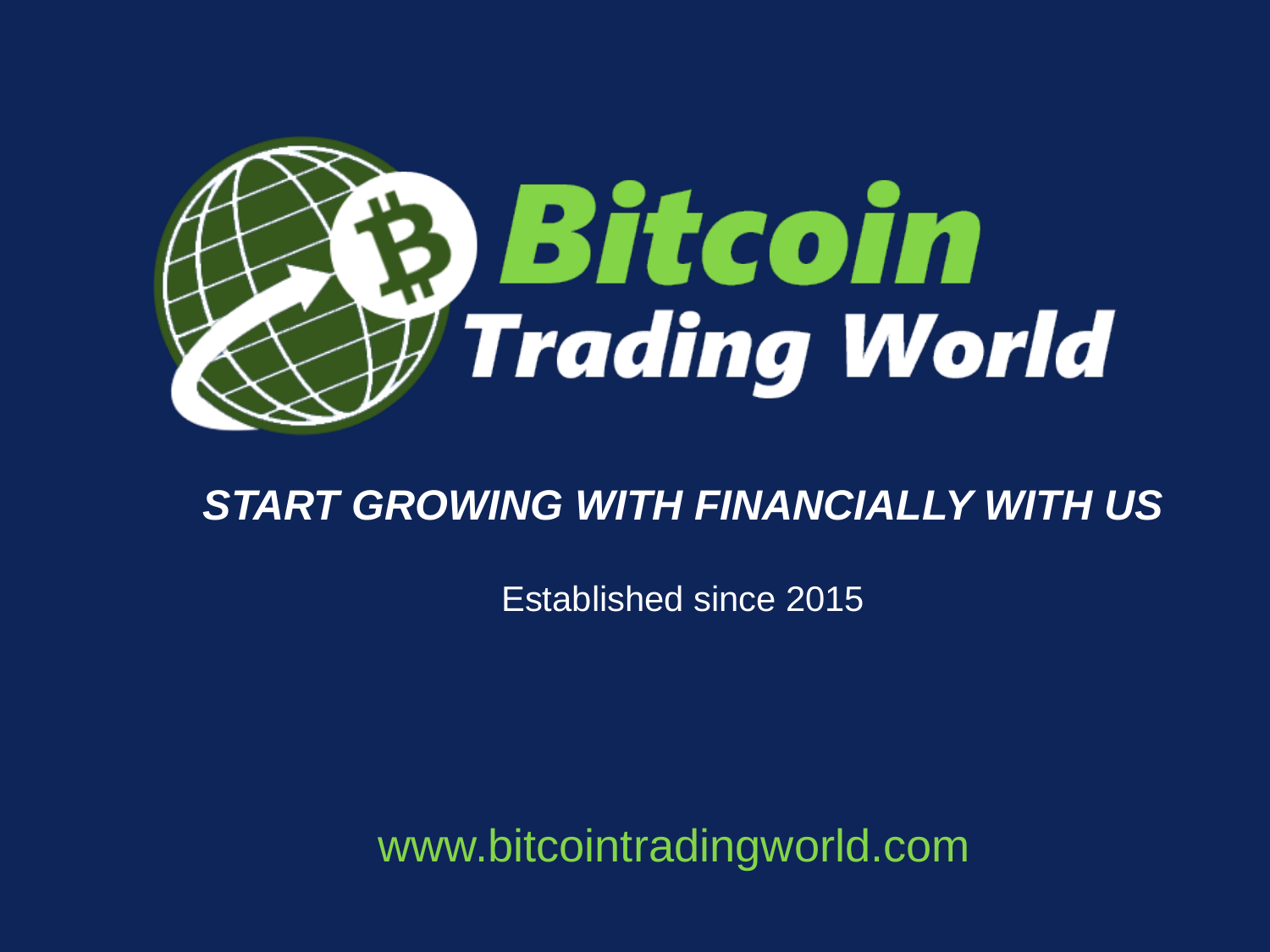### About Us

- We have been operating since 2015, one of earliest adopters in the Crypto Mining space
- Located in Asia's top Financial Center, Causeway Bay, Hong Kong.



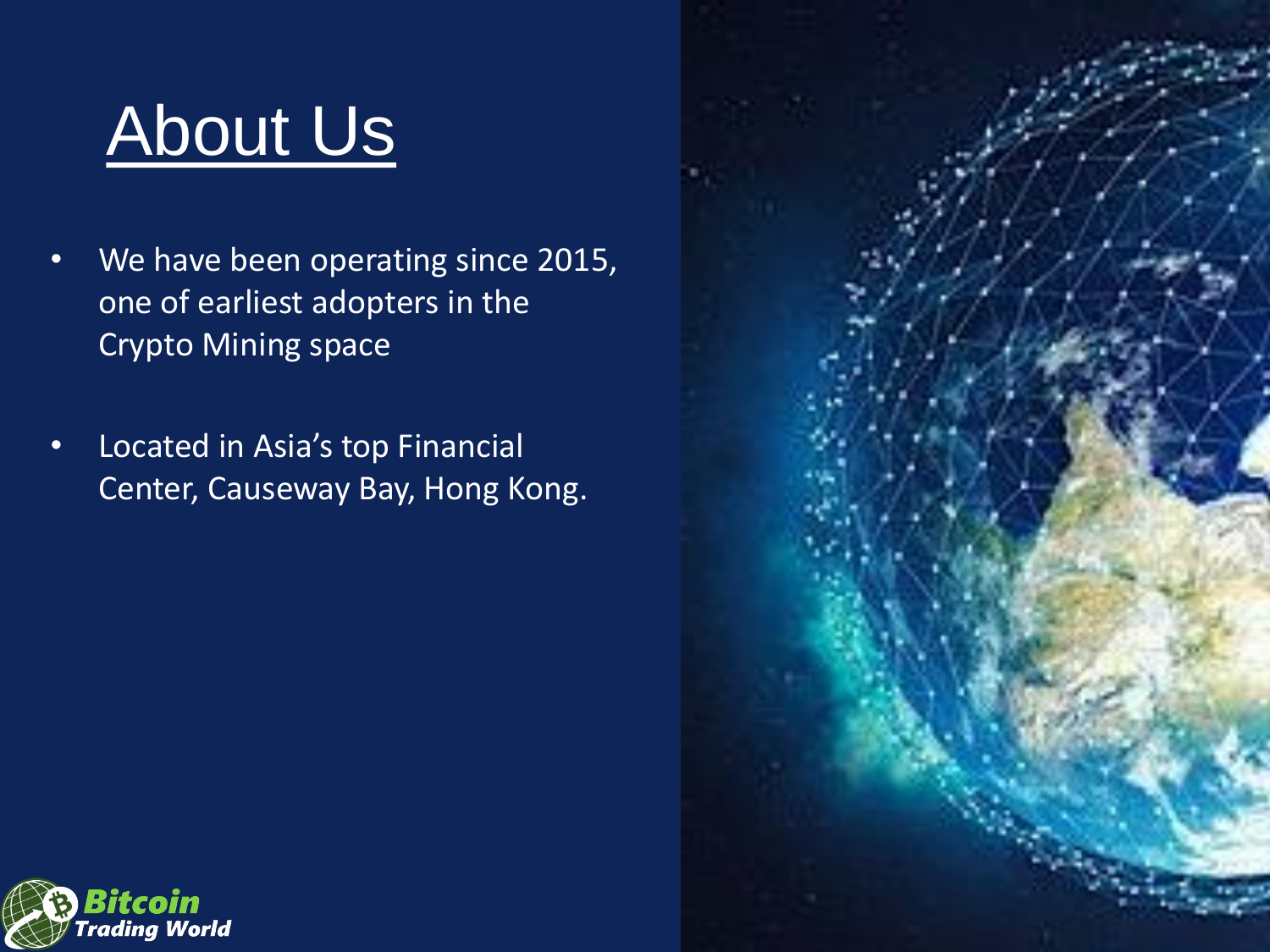# **Our History**

- When the company started, our owners were trading in the Derivatives markets and Crypto currency trading.
- In 2018, the company decided to focus solely in crypto currency mining. This was also a strategic decision for the investors since derivatives trading involved greater risks and higher capital involved compared to Crypto currency Mining.



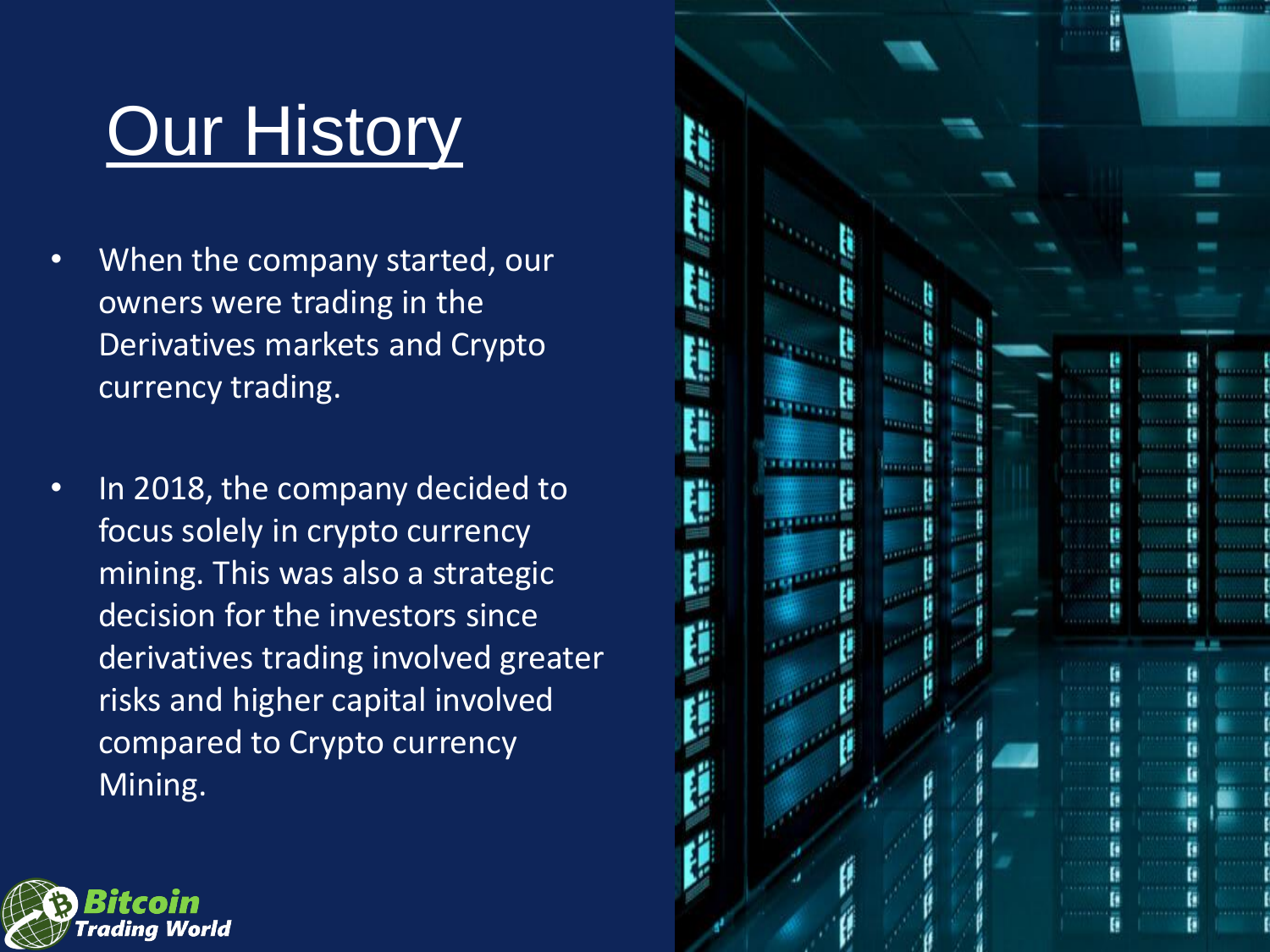# **Our Strategic Partner**



- Bitcoin Trading World signed a partnership with Dragon Mining, together, we created one of the biggest Mining Pools in the world.
- Our Mining Facilities are located in Shenzhen, Guangdong located in China.

#### **DRAGONMINER**

World's most powerful B2G miner, yet smaller than most crypto mining rigs



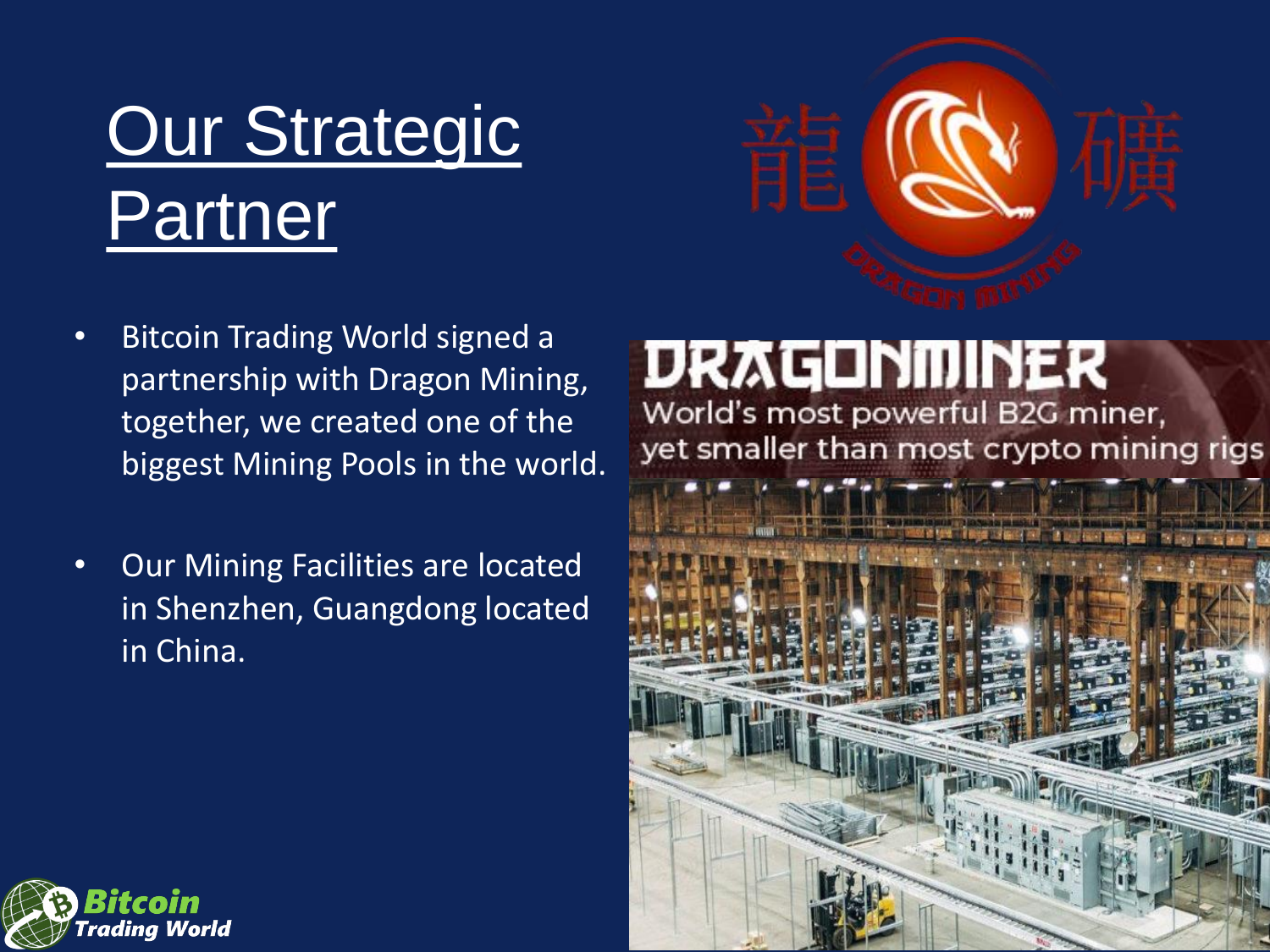# Who we are TODAY

- The person who changed the company's business model is Mr. Joseph Conroy, CEO, renowned business man and entrepreneur from New Zealand.
- Today, we offer Cloud Mining Programs for various crypto currencies, offering steady monthly returns to our clients, guaranteed.
- Both deposits and withdrawals are expedient and takes less than 15 minutes for our clients.
- BTW's priority and trademark is customer support. We have 24/7 coverage and are always here to meet any request and inquiries that our clients may have.





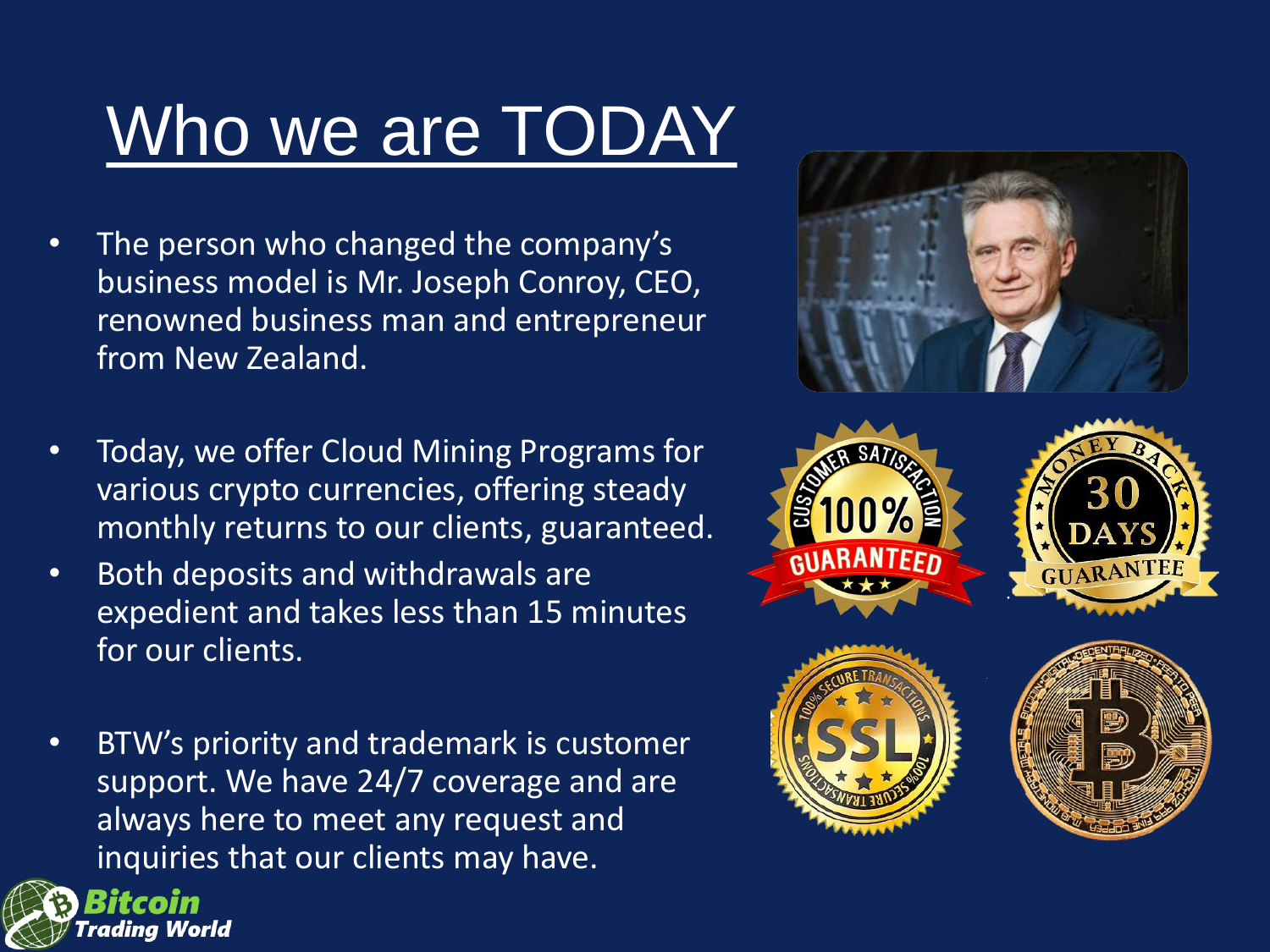## MINING PROGRAMS

We offer various Mining Contracts ranging from 30 to 60 days tenor. Our best selling products are the 90-day contract period for the following currencies:

| <b>BTC</b> Mining           | <b>ETH</b> Mining          | <b>LTC</b> Mining          | <b>B2G</b> Mining          |
|-----------------------------|----------------------------|----------------------------|----------------------------|
| Basic 30 Days<br><b>10%</b> | Basic 30 Days<br>20%       |                            |                            |
| Advanced 60 Days<br>17.5%   | Advanced 60 Days<br>30%    | Progressive 90 Days<br>50% | Progressive 90 Days<br>60% |
| Progressive 90 Days<br>25%  | Progressive 90 Days<br>40% |                            |                            |

itcoin adina World

*Minimum Investment is US\$1,000. We accept payments in BTC, ETH and LTC directly on wallet and US\$ bank wire.*